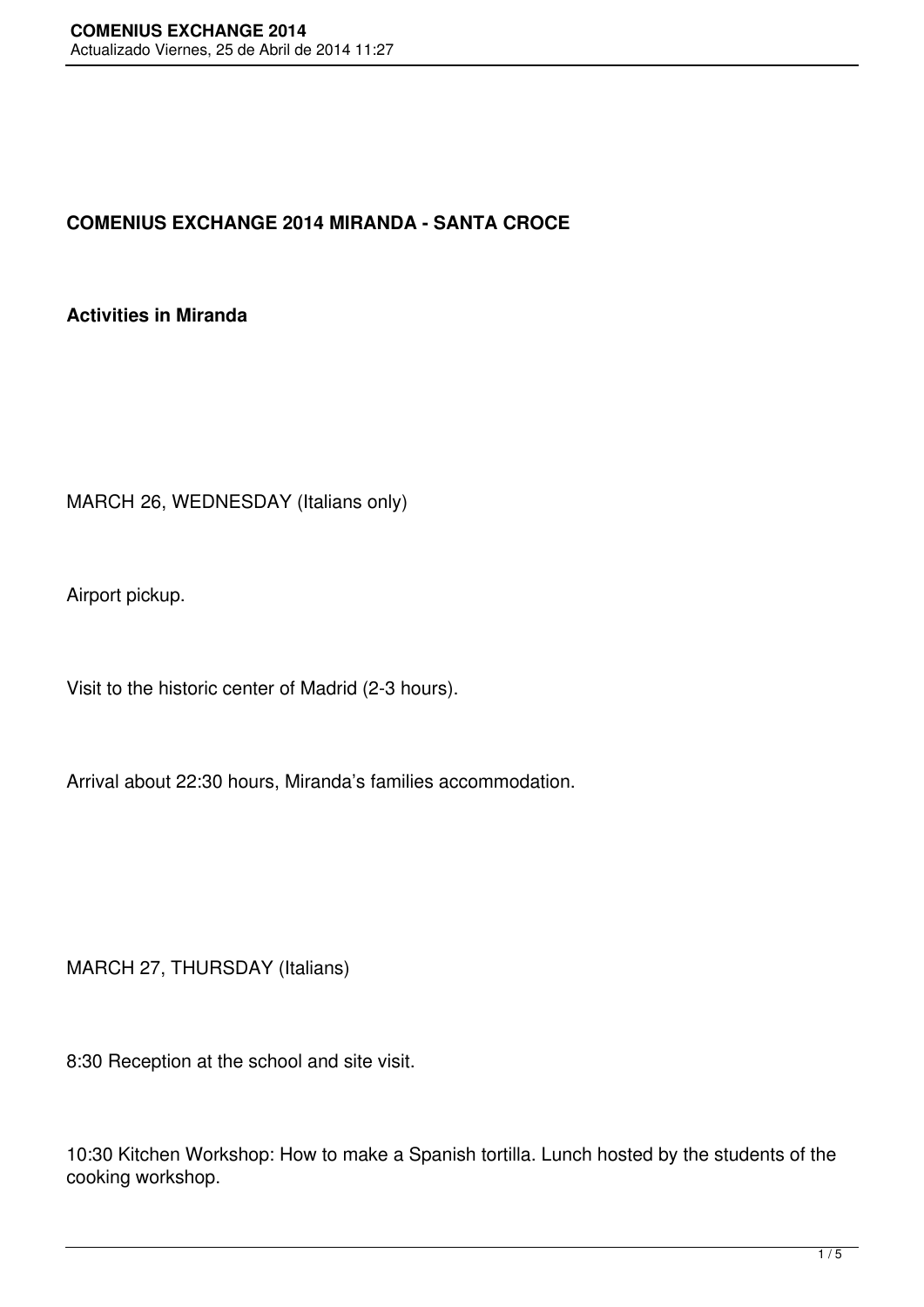12:30 Visit to Miranda Castle and its botanical garden.

MARCH 28, FRIDAY (Italians, Spanish students only in the afternoon)

8:30 Sports in high school.

10:30 Workshop on radio and high school magazine.

12:30 Reception at the City Hall by the Mayor of Miranda.

16:00 Excursion to Vitoria: Old Town. Shopping time. Back in the evening (after chocolate).

## MARCH 29 AND 30, SATURDAY AND SUNDAY

Activities with the families.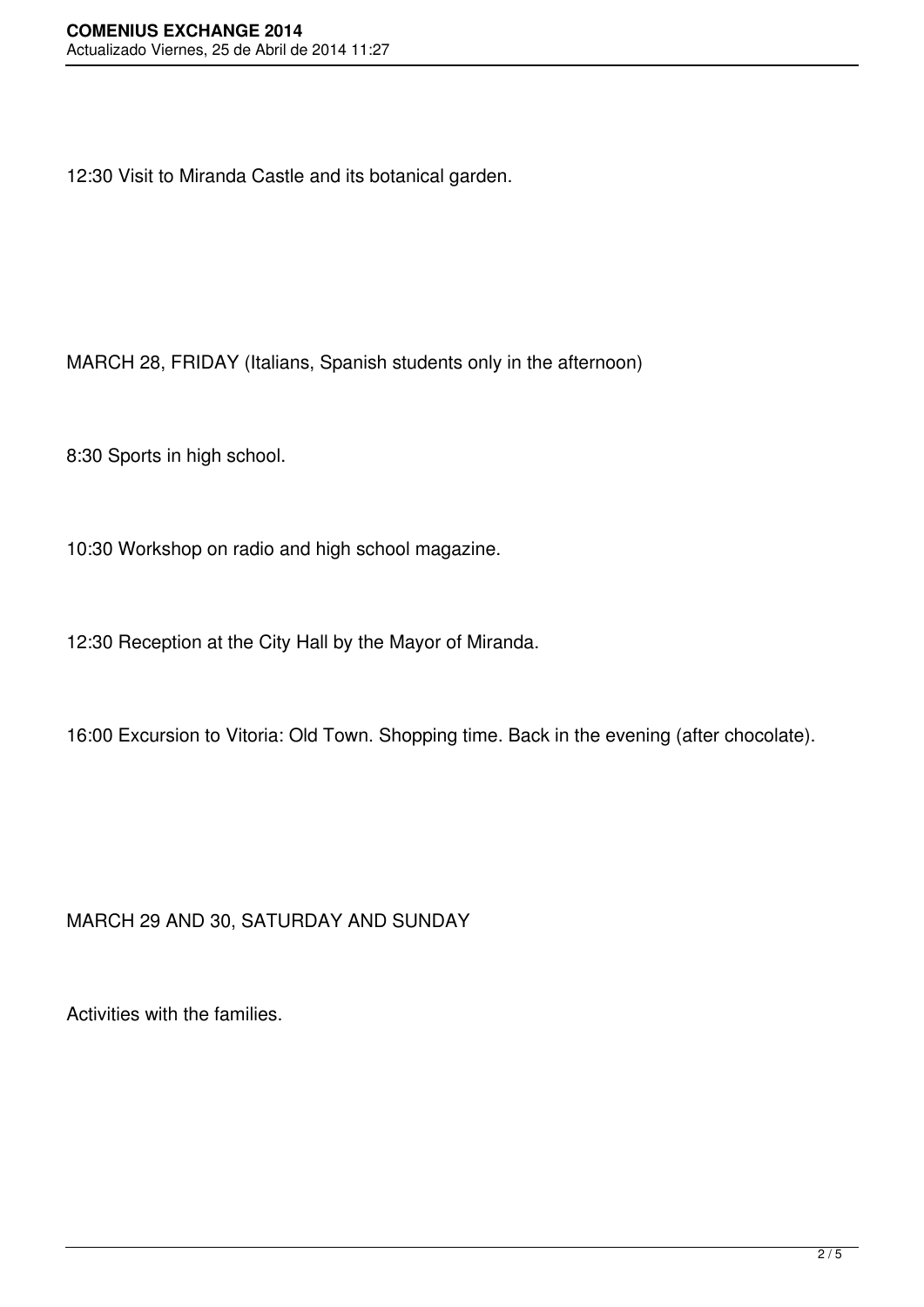MARCH 31, MONDAY (Italian and Spanish)

8:30 Presentation of essays at the high school.

10:30 Miranda monumental tour, guided by Spanish students.

11:30 and 12:30 –two groups- Visit to ADIF (railway control center).

APRIL 1, TUESDAY (Italian and Spanish)

8:30 Excursion to Burgos (bring sandwiches): Cathedral, Human Evolution Museum and monastery of Las Huelgas. Historic center of the city. Coming back around 18:00 h.

APRIL 2, WEDNESDAY (Italian and Spanish)

8:30 Excursion to Bilbao (sandwiches): Old Town, walk along the estuary, area of **II** the Guggenheim museum. Boat trip to Algorta. Suspension Bridge. Back around 18:00 h.